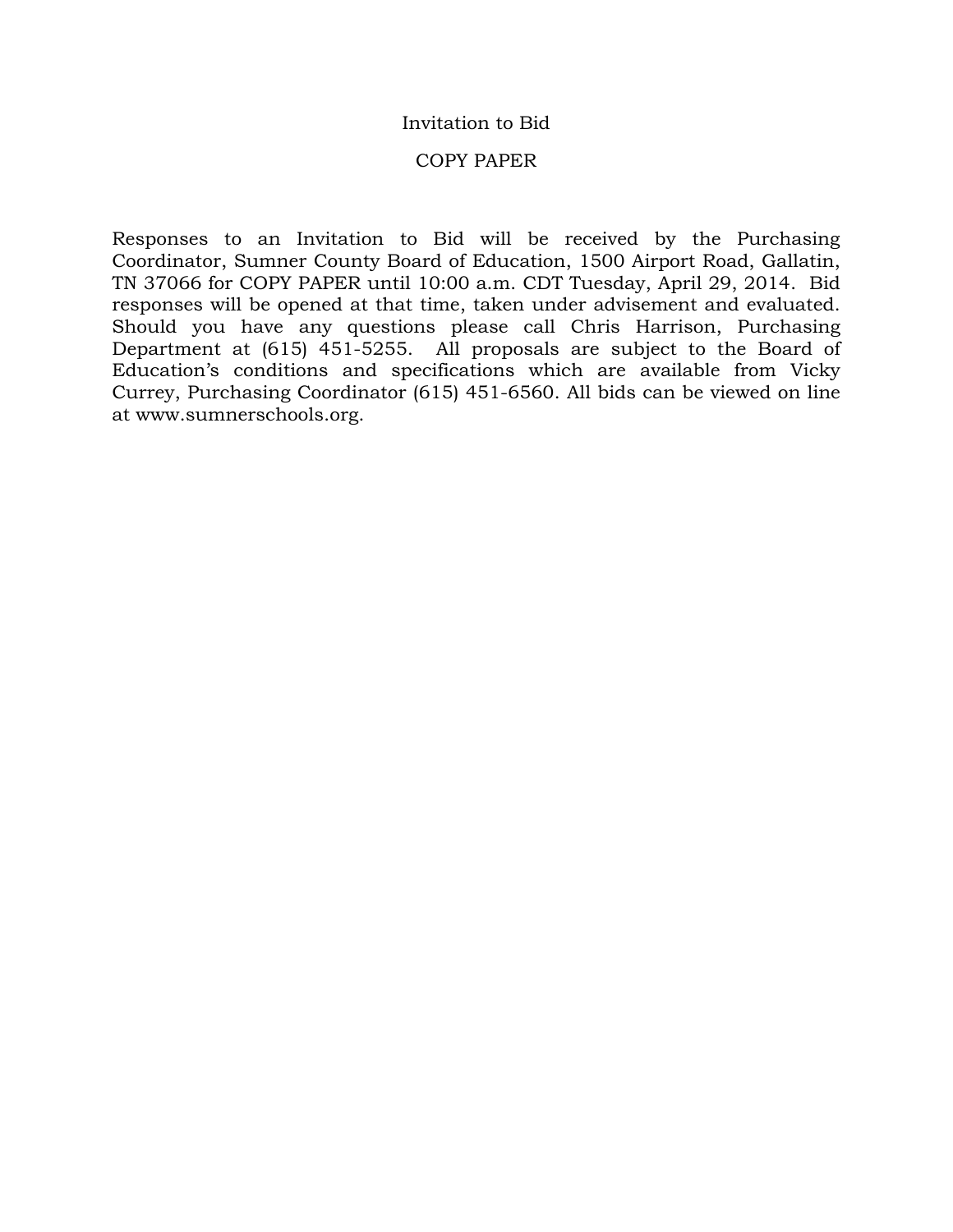# **COPY PAPER**

The Sumner County Board of Education, herein known as "School System", is soliciting bids for the purchase of copy paper. The bid is to include cost of delivery, on an "as needed" basis, to forty-five (45) schools and four (4) administrative facilities. Bidders are required to deliver paper inside the building to a designated location to be determined by each location.

The bid shall also include cost for delivery, or factory direct drop-shipment, of bulk purchases of the 8 ½ x 11 white copy paper to the School System - Support Services Facility.

In addition, all other Sumner County Government departments and agencies shall be authorized to purchase at the same terms and conditions.

#### **Effective dates: July 1, 2014 – December 31, 2014**

#### **SPECIFIC INFORMATION**

Hammermill Tidal DP (or equivalent) Packaged 5,000 sheets per case  $> 8 \frac{1}{2} \times 11$ 20# weight Brightness 92 Whiteness 28+ or -3 Opacity 86+ Calipher 4.2+ or -0.2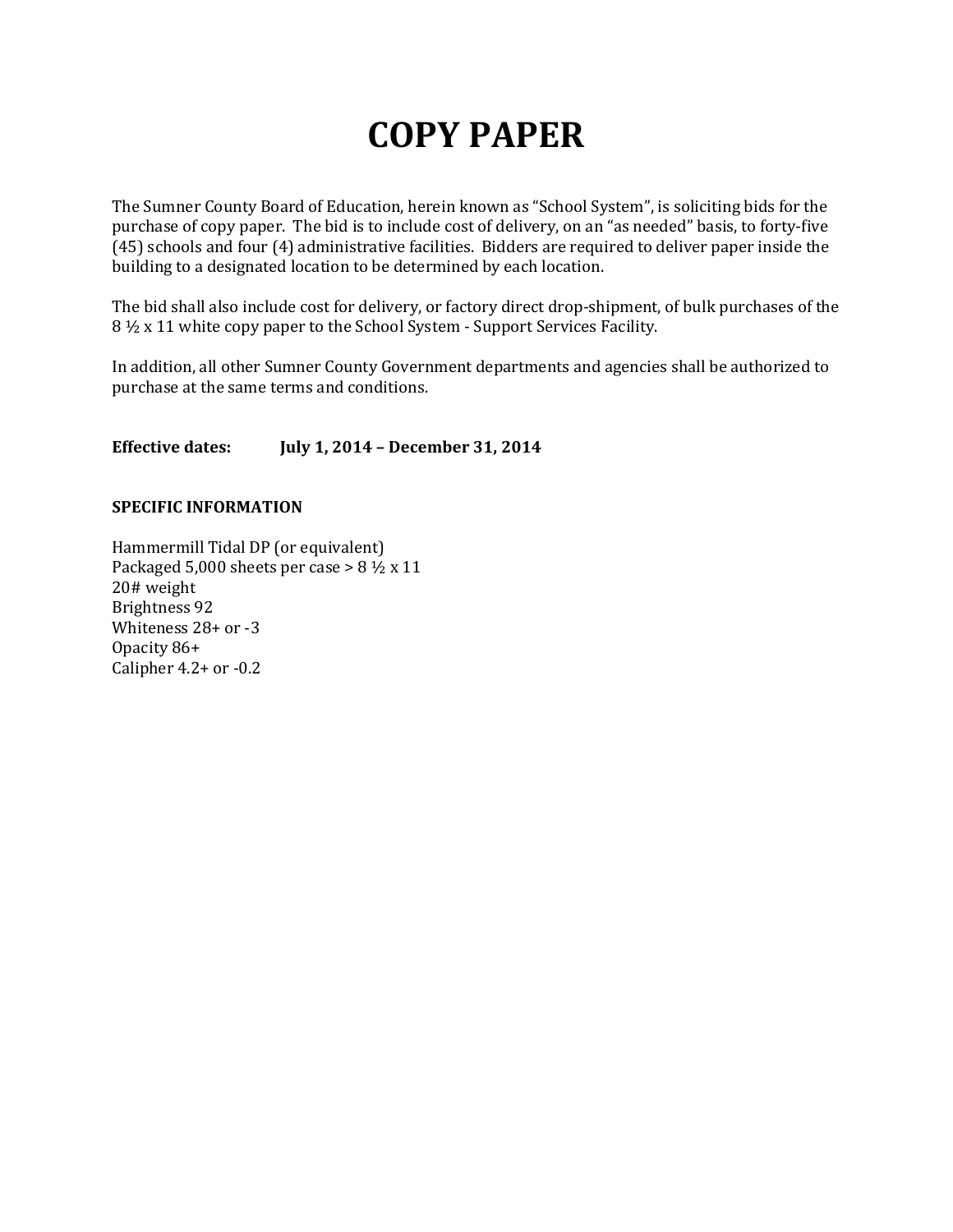## **BID SHEET**

|                     | <b>Estimated Purchase</b><br>Quantity - 6 month<br>(case) | Price / case<br>Deliver to Each<br>Location | Price / case<br><b>Bulk Purchase</b> |
|---------------------|-----------------------------------------------------------|---------------------------------------------|--------------------------------------|
| 8 1/2 x 11 White    | 4,500                                                     | \$                                          |                                      |
| 8 1/2 x 14 White    | 80                                                        | \$                                          |                                      |
| 8 ½ x 11 Green      | 50                                                        | \$                                          |                                      |
| 8 ½ x 11 Goldenrod  | 100                                                       | \$                                          |                                      |
| 8 ½ x 11 Blue       | 50                                                        | \$                                          |                                      |
| 8 ½ x 11 Yellow     | 50                                                        | \$                                          |                                      |
| 8 ½ x 11 Pink       | 35                                                        | \$                                          |                                      |
| 8 1/2 x 11 Lavender | 12                                                        | \$                                          |                                      |
| 11 x 17 White       | 50                                                        | \$                                          |                                      |
|                     | <b>EXTENDED TOTAL</b>                                     | \$                                          | \$                                   |

*\*Your totals must be added and reflected on the extended total line.*

\_\_\_\_\_\_\_\_\_\_\_\_\_\_\_\_\_\_\_\_\_\_\_\_\_\_\_\_\_\_\_\_\_\_\_\_\_\_\_\_\_\_\_\_\_\_\_\_\_\_\_\_\_\_\_\_\_\_ AUTHORIZED COMPANY REPRESENTATIVE (*Signature*)

\_\_\_\_\_\_\_\_\_\_\_\_\_\_\_\_\_\_\_\_\_\_\_\_\_\_\_\_\_\_\_\_\_\_\_\_\_\_\_\_\_\_\_\_\_\_\_\_\_\_\_\_\_\_\_\_\_\_ AUTHORIZED COMPANY REPRESENTATIVE (*Printed*)

\_\_\_\_\_\_\_\_\_\_\_\_\_\_\_\_\_\_\_\_\_\_\_\_\_\_\_\_\_\_\_\_\_\_\_\_\_\_\_\_\_\_\_\_\_\_\_\_\_\_\_\_\_\_\_\_\_\_

\_\_\_\_\_\_\_\_\_\_\_\_\_\_\_\_\_\_\_\_\_\_\_\_\_\_\_\_\_\_\_\_\_\_\_\_\_\_\_\_\_\_\_\_\_\_\_\_\_\_\_\_\_\_\_\_\_\_ COMPANY NAME

\_\_\_\_\_\_\_\_\_\_\_\_\_\_\_\_\_\_\_\_\_\_\_\_\_\_\_\_\_\_\_\_\_\_\_\_\_\_\_\_\_\_\_\_\_\_\_\_\_\_\_\_\_\_\_\_\_\_ ADDRESS

\_\_\_\_\_\_\_\_\_\_\_\_\_\_\_\_\_\_\_\_ \_\_\_\_\_\_\_\_\_\_\_\_\_\_\_\_\_\_\_ PHONE DATE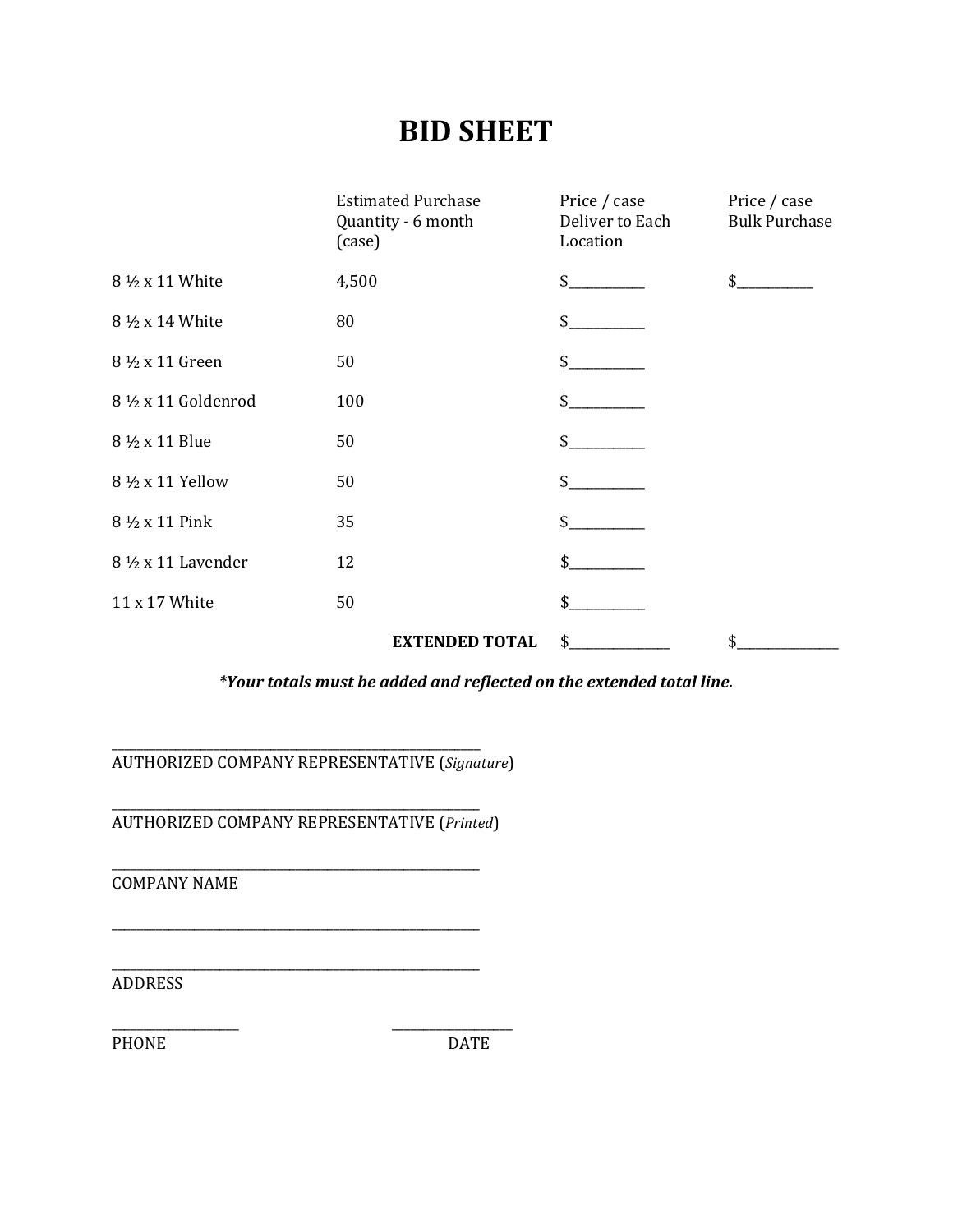Beech Elementary **Benny Bills Elementary**<br> **Benny Bills Elementary**<br> **Benny Bills Elementary**<br> **Benny Bills Elementary** 3120 Long Hollow Pike 1030 Union School<br>Hendersonville, TN 37075 Gallatin, TN 37066 Hendersonville, TN 37075

Bethpage, TN 37022

115 Gail Dr. 140 Scotch St.<br>
Hendersonville. TN 37075 Hendersonvill

805 Long Hollow Pike<br>Gallatin, TN 37066

922 South Broadway<br>Portland, TN 37148

204 Dolphus Dr. 1040 Madison Creek Rd.<br>1040 Madison Creek Rd. 6000 Goodlettsville. TN 37072

1248 Louisville Hwy.<br>Goodlettsville. TN 37072

North Sumner Elementary Oakmont Elementary 1485 North Sumner Rd.<br>Bethpage, TN 37072

Portland Gateview Elementary Station Camp Elementary<br>1098 Gateview Dr. 1020 Bison Trl. 1098 Gateview Dr. 1020 Bison Trl.<br>Portland, TN 37148 6allatin, TN 37066 Portland, TN 37148

516 Carson St. 2005. 2005. 2014 780 Hart St. 2016. 2016. 2016. 2016. 2016. 2016. 2016. 2017. 2018. 2019. 2016. 2016. 2017. 2018. 2019. 2019. 2019. 2019. 2019. 2019. 2019. 2019. 2019. 2019. 2019. 2019. 2019. 2019. 2019. 201 Gallatin, TN 37066

732 Walton Ferry Rd.<br>
Hendersonville, TN 37075 Portland, TN 37148 Hendersonville, TN 37075

Westmoreland Elementary 4178 Hawkins Dr. Westmoreland, TN 37186

Bethpage Elementary Clyde Riggs Elementary 211 Fountain Head Rd.<br>Portland. TN 37148

Gene Brown Elementary George Whitten Elementary<br>115 Gail Dr. 140 Scotch St. Hendersonville, TN 37075 Hendersonville, TN 37075

Guild Elementary **Fig. 1988**<br>1018 South Water St. **115 South Palmers Chapel** 1018 South Water St. 115 South Palmers Chapel Rd. White House, TN 37188

Howard Elementary Franch Boward Elementary<br>
805 Long Hollow Pike Franch South Books and South South South South Books and South South South South South S Hendersonville, TN 37075

J.W. Wiseman Elementary [Jack Anderson Elementary 1922 South Broadway 1982 250 Shute Ln. Hendersonville, TN 37075

Lakeside Park Elementary Madison Creek Elementary<br>204 Dolphus Dr. 1040 Madison Creek Rd. Goodlettsville, TN 37072

Millersville Elementary Nannie Berry Elementary Hendersonville, TN 37075

Cottontown, TN 37048

Union Elementary Vena Stuart Elementary

Walton Ferry Elementary Watt Hardison Elementary

--------------------------------------------------------------------------------------------------------------------------------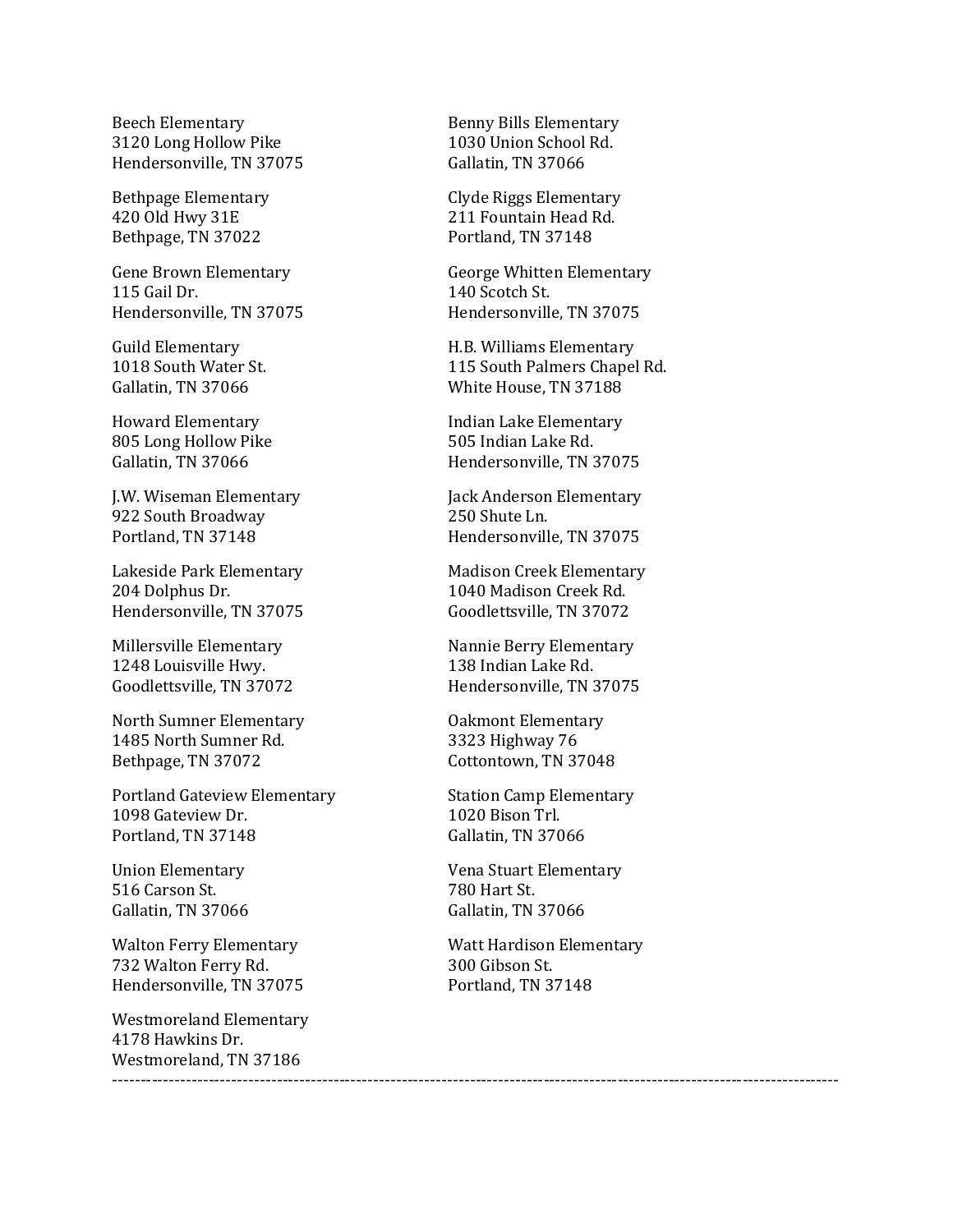Ellis Middle Hawkins Middle Hendersonville, TN 37075

Knox Doss Middle @ Drakes Creek Portland East Middle<br>1338 Drakes Creek Rd. 604 South Broadway 1338 Drakes Creek Rd. 604 South Broadway<br>Hendersonville, TN 37075 Portland, TN 37148 Hendersonville, TN 37075

110 Nolan Private Dr.<br>Portland. TN 37148

Shafer Middle<br>
240 Albert Gallatin Rd.<br>
281 Big Station Camp Gallatin, TN 37066

T.W. Hunter Middle Westmoreland Middle 2101 New Hope Rd. (2001) 2101 Messenger Management Architecture Politics Andrew Middle 2101 New Hope Rd. (200 2101 New Hope Rd.<br>Hendersonville, TN 37075

White House Middle 2020 Highway 31W White House, TN 37188

Beech High / Annex Gallatin High<br>3126 Long Hollow Pike 6 1999 700 Dan Herron Dr. 3126 Long Hollow Pike 700 Dan Herron Dr.<br>
Hendersonville, TN 37075 Gallatin, TN 37066 Hendersonville, TN 37075

Hendersonville High Merrol Hyde Magnet<br>123 Cherokee Rd. 128 Township Dr. 123 Cherokee Rd. 128 Township Dr.<br>Hendersonville. TN 37075 Hendersonville. TN

Portland High Station Camp High Station Camp High Station Camp High Station Camp High Station Camp High Station Camp High Station Camp High Station Camp High Station Camp High Station Camp High Station Camp High Station Ca 600 College St. 1040 Bison Trl. Portland, TN 37148

Westmoreland, TN 37186 --------------------------------------------------------------------------------------------------------------------------------

R.T. Fisher Alternative 455 North Boyers St. Gallatin, TN 37066 --------------------------------------------------------------------------------------------------------------------------------

*Main Bldg. – Teacher Center – Adult Ed. Bldg.* 695 East Main St. Gallatin, TN 37066

487A Walton Ferry Rd.<br>Hendersonville, TN 37075

Portland West Middle Rucker Stewart Middle Gallatin, TN 37066

281 Big Station Camp Blvd.<br>Gallatin, TN 37066

Westmoreland, TN 37186

--------------------------------------------------------------------------------------------------------------------------------

Hendersonville, TN 37076

Westmoreland High White House High / Annex<br>4300 Hawkins Dr. 608 Tyree Springs Rd. 508 Tyree Springs Rd.<br>White House, TN 37188

Sumner County Board of Education Sumner County Support Services Facility<br>Main Bldg. – Teacher Center – Adult Ed. Bldg. 1500 Airport Rd. Gallatin, TN 37066